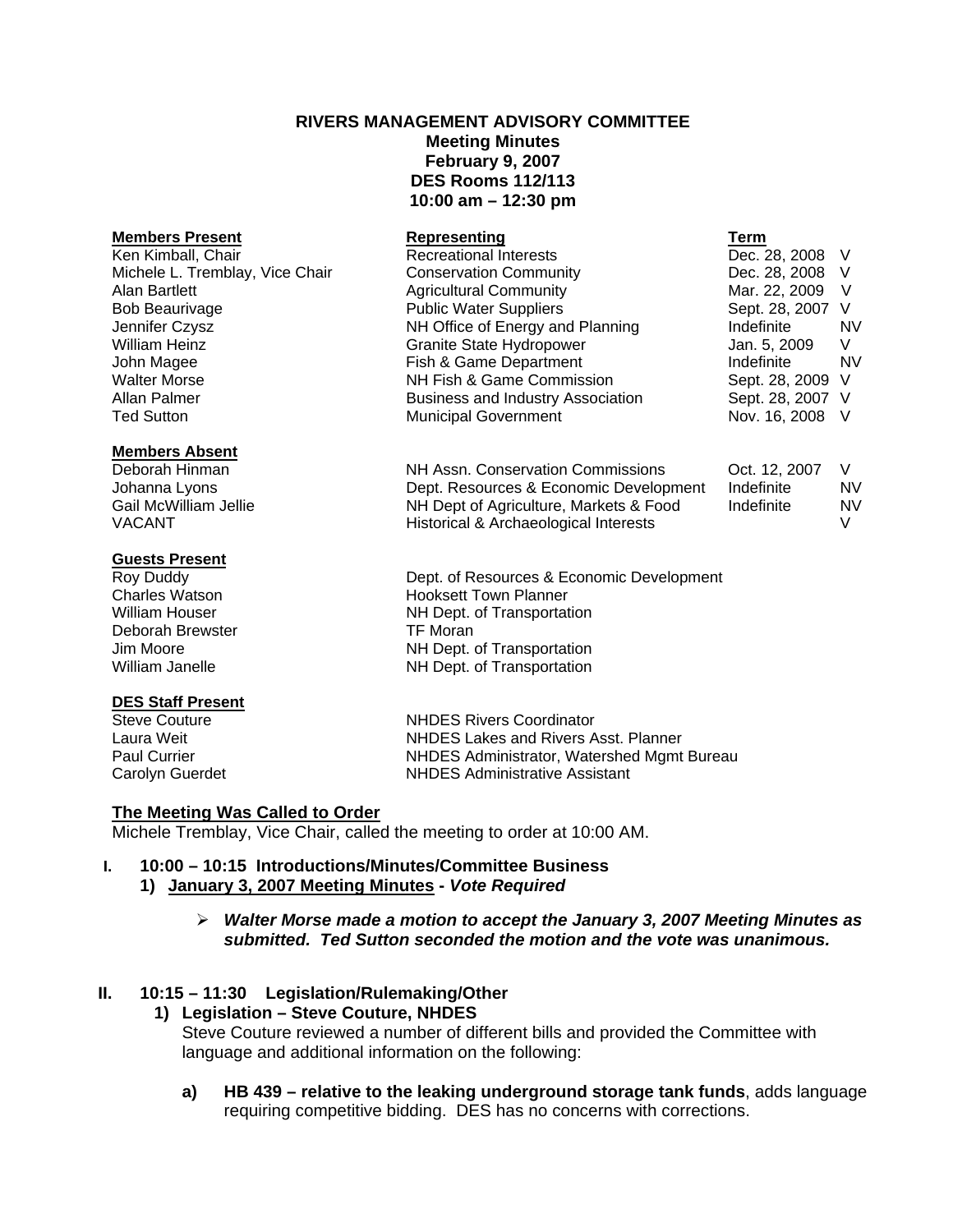- **b) HB 384 repealing the authority of the DES regarding sludge and biosolids,** establish a committee to study new sludge legislation. Within a year of passage, DES would be removed from the third party sludge testing. DES opposes this portion of the bill, however they are in favor of the Study Commission, which is found in part 2 of the bill. Michele believes the RMAC should weigh in on this sludge-related bill. Concern was also raised as to the make-up of the Study Commission.
- **c) SB 158 relative to review of activities affecting surface waters.** Paul Currier explained this would expand the 401 certification review to projects that require state licensing, permits or registrations. It addresses water quality that involves withdrawals as well as discharges and creates a review process for projects that don't have any federal license or permit.

#### **Alan Bartlett arrives at 10:20. Ken Kimball, Chair, joins the meeting via telephone.**

This also allows DES to talk to septic system groups to reduce nitrogen inputs/loading. As of this meeting, DES is in favor because of the need for a mechanism to raise awareness and understanding. Paul also noted that there will be an amendment which only alters the rule making mechanism.

Concerns were raised about this being another layer of regulation. Ted was interested in the analysis of state regulated programs vs. federally regulated programs that result in a discharge or withdrawal. It is his understanding that there aren't that many.

### ¾ **Paul agreed to provide a copy of the spreadsheet that identifies gaps in state programs that deal with ground water withdrawals or transfers.**

For transfers, if NPDES permits are required, the Water Quality Standards Review is the mechanism for that review.

Michele stated the options are: testify in favor of the bill, testify in opposition, a hybrid of the two indicating which parts we are in favor of or against, or simply track.

#### ¾ *Allan Palmer made a motion to track SB158 with a second by Ted Sutton. The vote was unanimous.*

John Magee asked to address the Committee regarding his comments on the proposed surplus land review in Hooksett, since he needed to leave. John referred to an email he sent to Steve Couture earlier that morning. John's intent was to indicate that there appears to be some discrepancies between what he was seeing in the maps provided to the Committee for their review and the town of Hooksett's letter. "Fish and Game requests that the RMAC consider the proximity of the parcels and the proposed use of land under discussion". Specifically, he requested clarification as to whether or not the parcels being reviewed were within 1000 ft. of the river, which is in contrast to what was submitted by the Town of Hooksett. Fish and Game's obligation is with rare, threatened and endangered animal species. It appears that bald eagles are a species of concern. Fish and Game does not have an opposition to the proposal, but he would like clarification on the 1,000 ft. Fish and Game are working with TF Moran.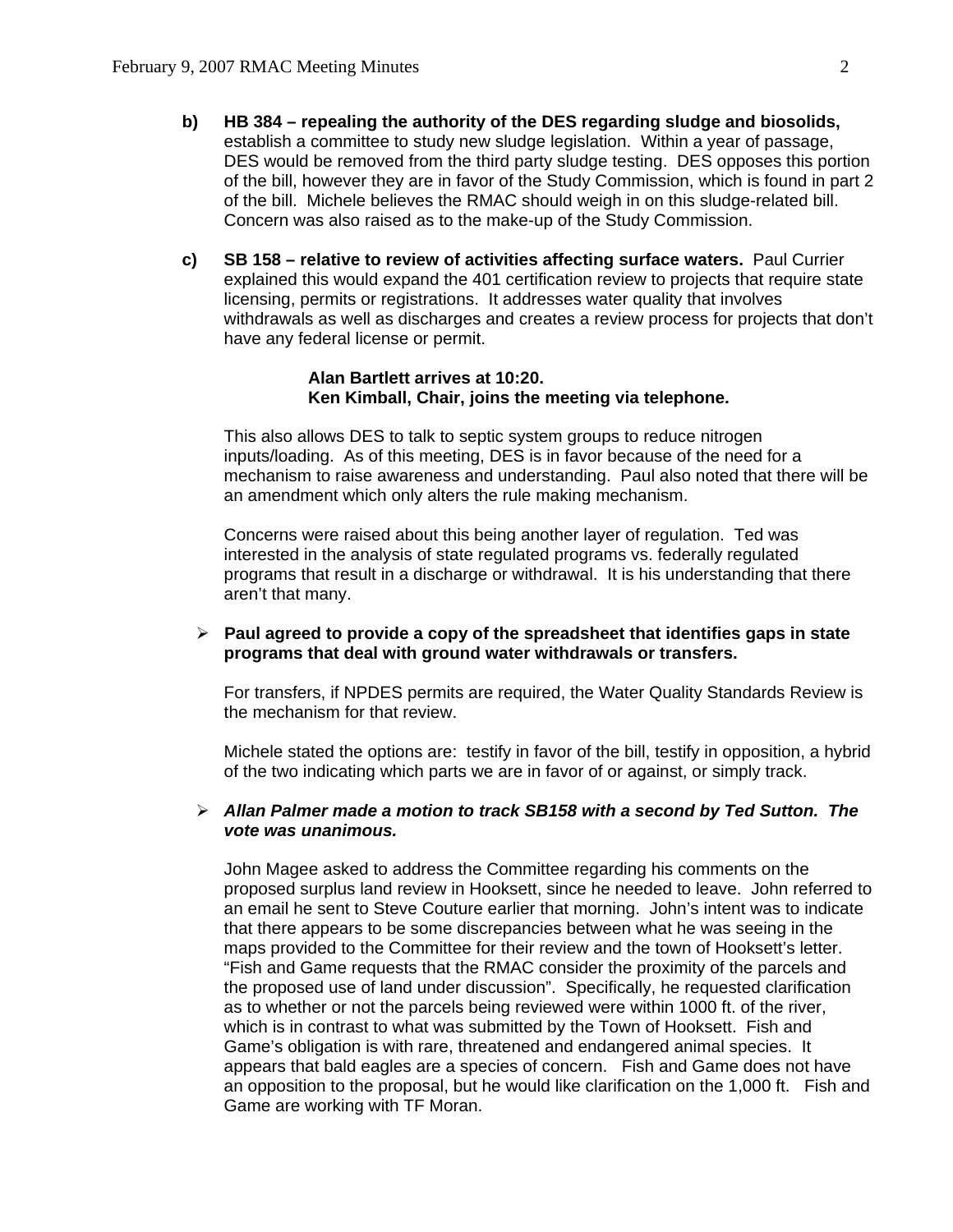Bob asked about the letter from the Attorney General, their opinion, and our authority. Steve reiterated that this committee is advisory only. Ted noted that we are recognized legislatively and have weight.

#### **d) HB 321 – an act relative to river protection and restoration**

Steve shared his concern with the wording used. 'Potential' in the first paragraph, Section XI, and paragraph 3 is not used in any of the other descriptions for the characteristics. He also expressed his concern with the word 'control', he would prefer the word mitigation. Allan Palmer noted that hydroelectric energy is mentioned in many locations, but not in others throughout RSA 483. Steve explained this bill was put forth as a result of the proposed removal of the Merrimack Village Dam. Bill Heinz stated that it may be a move to an energy source that is more indigenous, natural and green. Steve stated this falls under the managed resource category in the rules.

Steve noted a significant shift in paragraph 4 of what needs to happen to get a river nominated. It has to be included in a community's master plan or water resource's plan before they begin the nomination process. This is a huge shift from the current rules.

## ¾ *Ted Sutton made a motion to not support this bill, seconded by Ken Kimball. Motion passed unanimously. There will be a letter of testimony recommending ITL.*

Ted Sutton then expressed his concern of the possibility of the NH legislature inserting itself onto advisory boards to gain power and control. He suggested watching to see if this is a trend. He also suggested adding a very tactful sentence to the letter indicating advisory board are made up of volunteers who are best served by legislators who focus on legislation. Because this bill directly affects RSA 483 there will be an attempt by a representative from the RMAC to appear in person to testify.

### **e) SB71 – an act relative to setback requirements for new landfills located near designated rivers, (this bill revisits HB1495, which has been in interim study since last year)**

It was decided that the RMAC would support this bill, however, the letter of testimony should recommend that the rural section of the Isinglass fall under the old guidelines, which allows for the citing of new landfills 100 ft. from the 500 year flood plain and not the new corridor guidelines. This exemption would only apply to the Isinglass. Steve, as Rivers Coordinator, believes this would more equitable for all parties, since certain sections of the Isinglass were classified as rural during the nomination process so that they would fall within the existing set-back requirements. This exemption would also honor the local advisory committee's request. The proposed change to the bill would include no new landfills in designated rural segments. DES has not yet determined its position on this bill. There seems to be support on the concept, but no final decision has been made yet. Last year, the RMAC voted to support HB 1495 as long as there was a grandfathering clause.

¾ *Allan Palmer made a motion to amend the RMAC Letter of Testimony to include the Isinglass River exemption, second by Bob Beaurivage. The vote was unanimous.*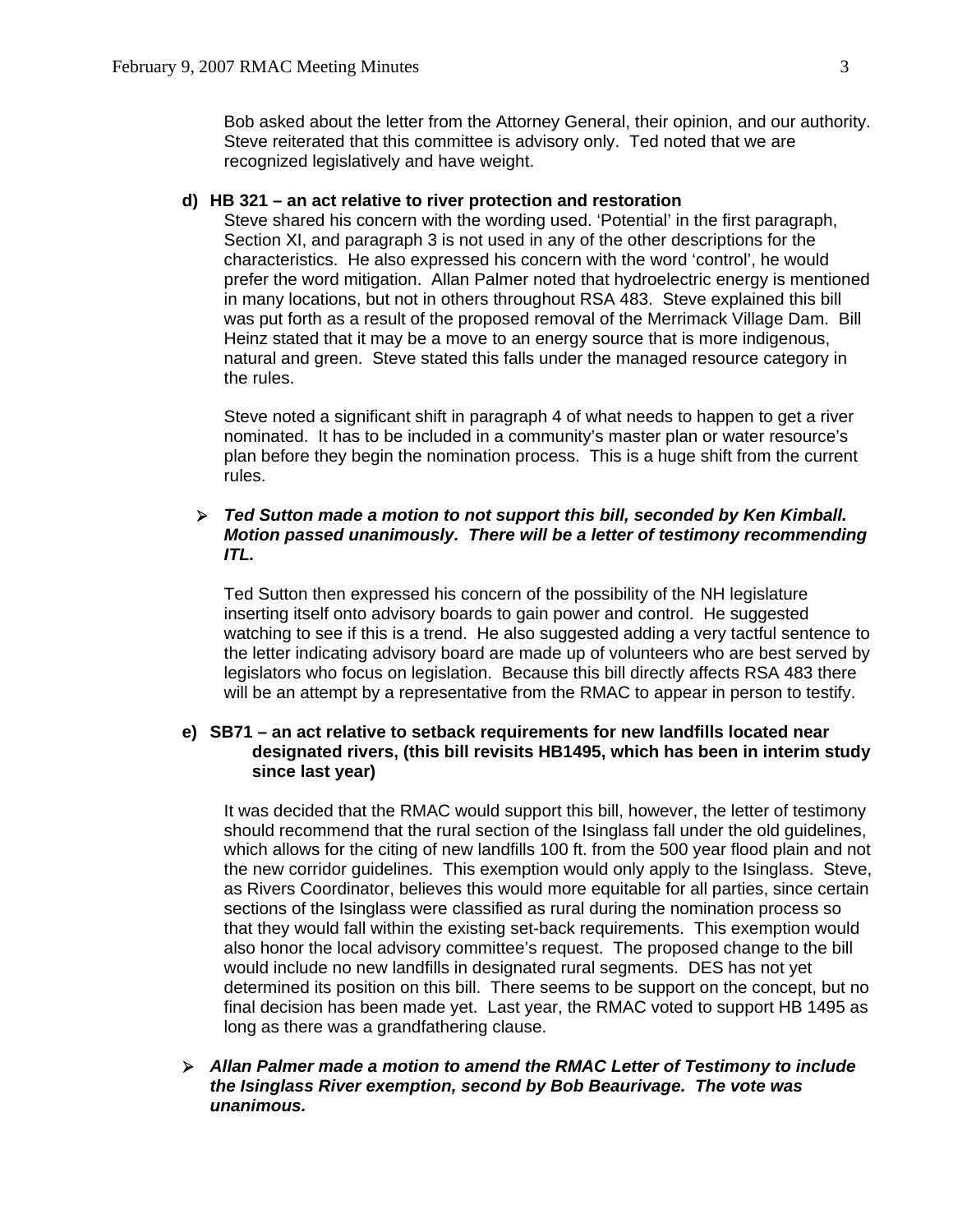## **f) HB 648 – establishing a commission to develop a comprehensive flood management plan.**

Steve's first concern is the use of management vs. mitigation. He would prefer flood mitigation language. Michele Tremblay had membership concerns as there is no lakes representation such as the Lakes Management Advisory Committee (LMAC) or the New Hampshire Lakes Association (NHLA), Fish and Game should also be added as well as an additional member from the conservation community. A representative from the Lakes Management Advisory Committee (LMAC), the New Hampshire Rivers Council (NHRC) or the New Hampshire State Conservation Commission (NHSCC) should be appointed. Also, a representative from the Office of Energy and Planning, who serves as the state contact with FEMA for all flood mitigation should also be added in addition to DES. It was noted that the duties listed are reasonable and good concepts are included.

#### **Roy Duddy arrives at 11:07, other guests arrive at 11:10.**

There was discussion that the language is very engineering oriented and doesn't take into consideration natural systems. The words 'shall' and 'controlling' are troubling.

¾ *Allan Palmer made a motion for a letter of support for this bill with the understanding that a representative from the OEP, DES, and F&G would be included as well as an additional conservation interest, such as a representative from NHRC, the NHLA, or the SCC. Jennifer offered suggestions regarding possible measures for controlling/mitigating floods and Steve will prepare the letter. Bob Beaurivage seconded the motion. The vote was unanimous.* 

#### **III. 11:30 – 12:15 Surplus Land Reviews (SLR) – Disposition of state-owned properties**

#### **1) DOT 06-08 Hooksett (Merrimack River) –** *Vote Required*

 The following guests introduced themselves: Roy Duddy – Director, Business Resource Center, DRED Charles Watson – City Planner, Town of Hooksett William Hauser, Dept. of Transportation Deborah Brewster, TF Moran Jim Moore, Dept. of Transportation William Janelle, ROW Administrator, DOT

Roy Duddy read a letter of support of the proposal from the Commissioner of DRED. He stated that the proposed "location of the project is a good example of following the state's smart growth goals, by meeting Hooksett's needs for new employment, tax revenue, and infrastructure improvements, while supporting efficient and creative development that does not negatively impact the ground water, or endangered plants and animals. The benefits to the state are also substantial. The Cabela project will generate approximately 500 new jobs and associated state tax revenue. This project will also retain the natural and historic places that give Hooksett and New Hampshire its character."

Bill Janelle addressed the Committee's concerns that were listed in the January 18<sup>th</sup> RMAC letter. The proposed project falls within Hooksett's Groundwater Resource Conservation District (GRCD) The GRCD is a zoning ordinance that restricts development in the interest of public health, safety, and general welfare to protect and preserve the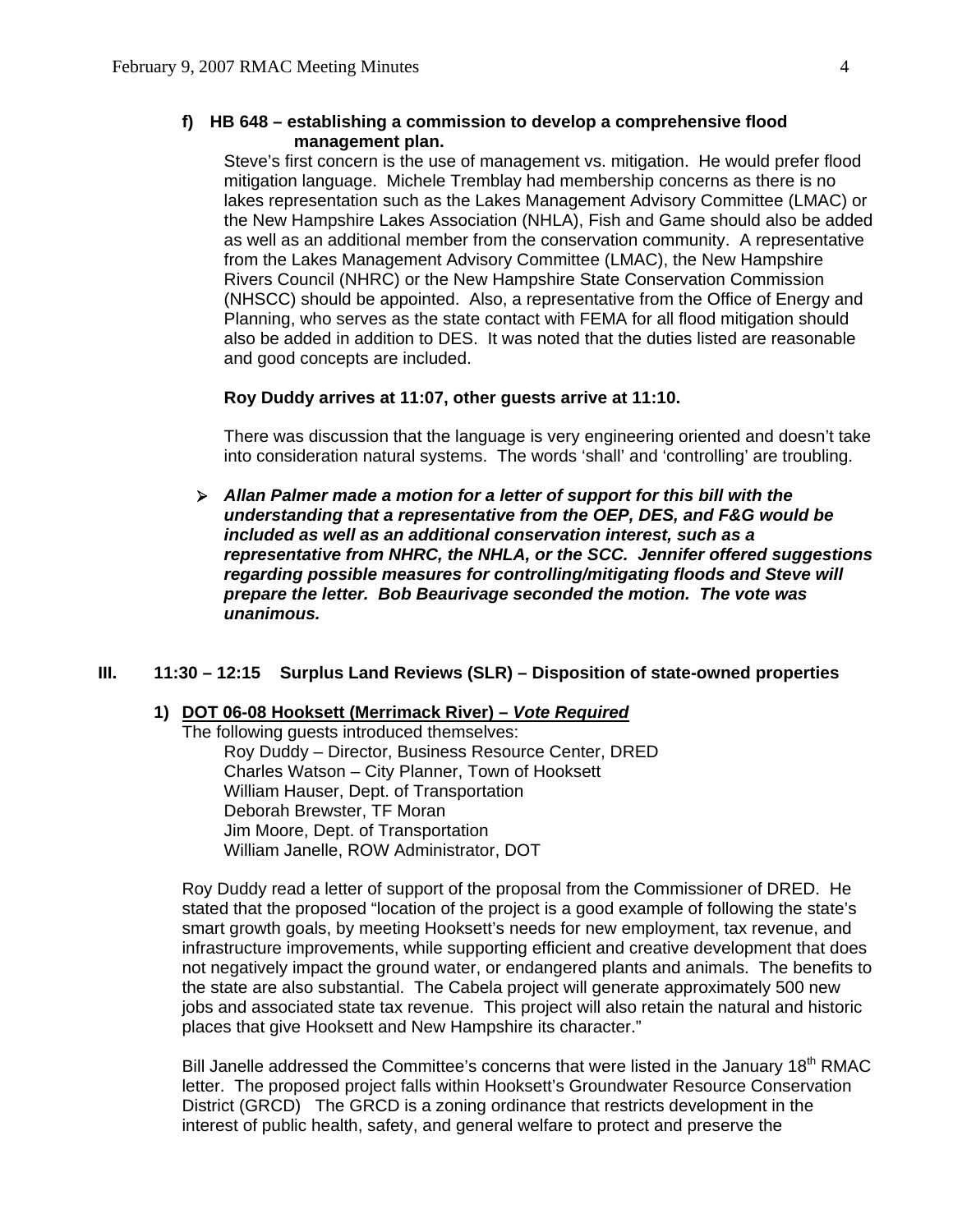groundwater supply and groundwater recharge from adverse development. Bill also noted that TFMoran's geotechnical evaluation concluded that Exit 11 is similar to most development currently located around the Exit 10 area, which is also located adjacent to the Merrimack River. He pointed out that the proposed development can be successfully constructed within the aquifer as long as it meets the criteria set forth in Article 19. The proposed development within the aquifer area would promote Low Impact Development (LID) techniques, even though they are not specifically required under Article 19.

Charles Watson explained why the village of Hooksett is in support of the proposal. First, the proposed location is currently a staging area for Thomas Palazzi's highway construction business. The proposed project would enhance the aesthetics of the area, now an old unused pit and an underutilized stock auction area. The proposed project is also located immediately adjacent to Interstate 93. It has been customary to cite intense commercial uses adjacent to interstate interchanges for the purpose of controlling traffic. By doing this, the traditional, natural, and historic characteristics of the Town of Hooksett are also protected. Second, the Town has made strong and continuous planning efforts to apply smart growth principals to current and long-range land use and water resource planning. Their Master Plan, which was updated two years ago, calls for the development of intense uses at or near major transportation corridors. In March 2004, the town participated in a "charrette", in which participants put forth ideas for the preservation and restoration of the "village" character. Third, the development of the commercially zoned parcels at Exit 11 would meet all the smart growth results noted in RSA 9-B:3. Fourth, although the site is adjacent to the Merrimack River, the project will be designed to provide municipal water and sewer. The recently approved Wal\*Mart and Lowes stores at Exit 10 are also located on or near an aquifer recharge area. This was carefully observed in the approval process – the applicants must adhere to stringent standards and extensive on-site mitigation in order to avoid water pollution and stormwater runoff. Fifth, to the best of his knowledge there will be no impacts from this proposed development to the banks of the river. Lastly, the Town of Hooksett has given their consent through a town meeting vote for an \$18 million bond to bring necessary infrastructure to the area to make sure environmental values are preserved.

Michele asked for clarification regarding the location of the proposed project. Deb Brewster with TF Moran pointed out that portions of both parcels the Committee is reviewing fall within 1,000 ft of the Merrimack River.

Ken asked for clarification of endangered or threatened wildlife species and the effect of this type of development would have on a major aquifer. Deb Brewster explained that the proposed project would adhere to all existing state and town regulations. She also pointed out that TF Moran is still investigating the potential of any threatened or endangered species on the property.

Bob questioned whether or not water quality would be effected. Deb noted that they are working with UNH's storm water program and will install large chambers underneath the hard surfaces that will treat the run-off. There will be no point source discharges in the project. It was noted that this will be good for the river, since the entire Tax Increment Finance District (TIF), in which the project is located will have pump substations so there will be sewer hook-ups instead of the current individual septic systems. The timing on the project depends on the bond agreement, local process, and DOT. The goal is to open in 2008 with start of construction the end of this year.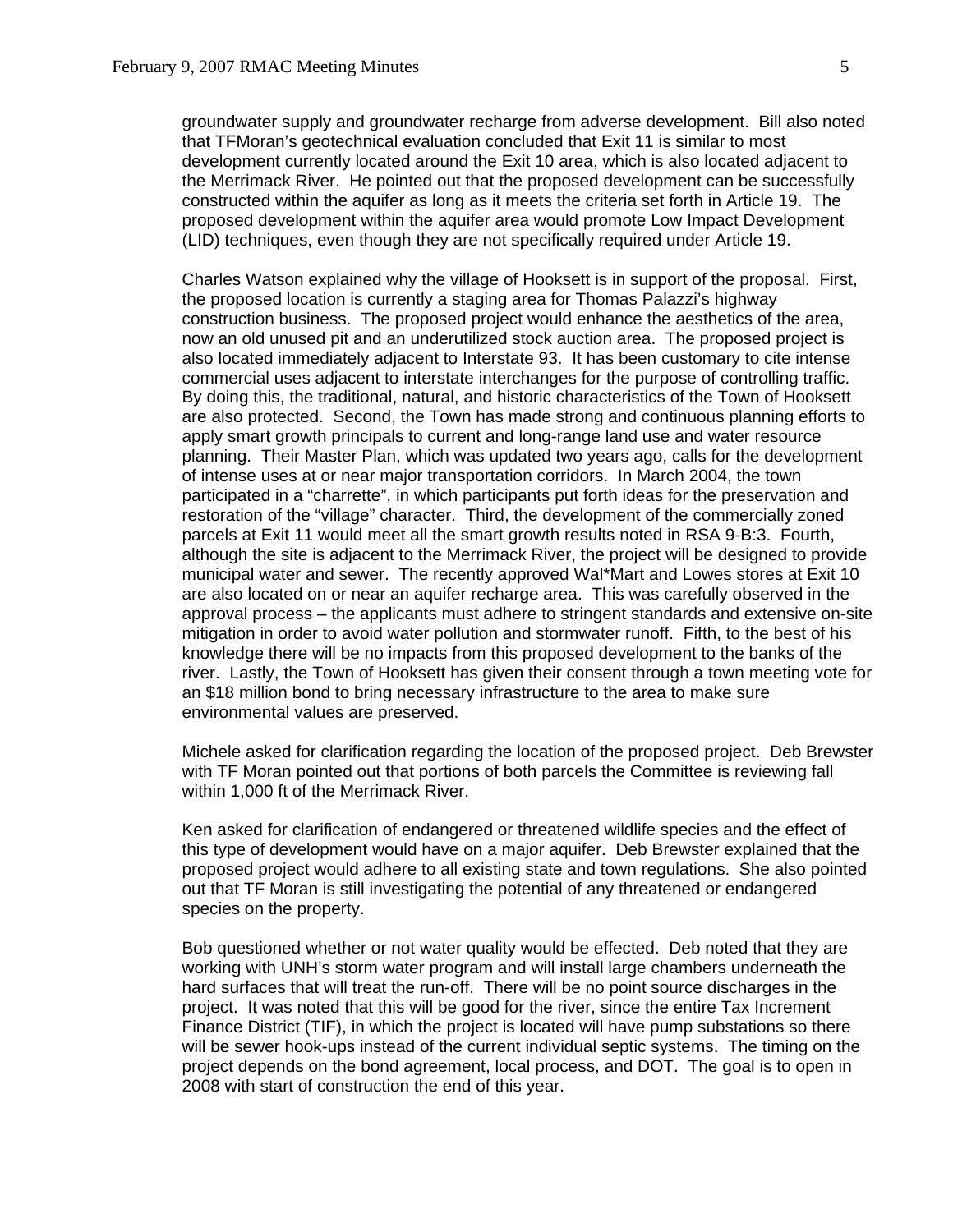Ted noted that everyone has gone out of their way to answer questions and provide information, he would encourage further monitoring of the project as it moves forward. Charles noted the town will vote on this the first week in May.

#### ¾ *Motion made by Ted Sutton, seconded by Bob Beaurivage to approve the disposal of DOT surplus property in Hooksett. Vote was 5 ayes and 3 nays. Motion carried.*

 **Ken Kimball departs via phone.**

#### **2) SLR 07-01 Windham –** *Vote Required*

Laura Weit provided the Committee with a brief overview of the proposal. The Town of Windham approached DRED to extend their current three-year Special Use Permit for the use of the historic Windham Depot, Freight Shed and some surrounding property for storage of salt and sand. Upon speaking with Alfred Turner, the Town of Windham's Planning Director and Jack McCartney, the Town of Windham's road agent it was determined that the Town is currently investigating other locations to store salt and sand. A salt shed committee has been established and is evaluating potential sites with the expectation that the salt and sand will be removed from the site by 2008/2009. Once, the salt and sand is removed, the sole purpose is the historic restoration and preservation of the buildings on site.

## ¾ *Motion made by Bob Beaurivage, seconded by Ted Sutton to recommend disposal of the proposed surplus land disposal in Windham with the condition that the salt and sand storage be removed within 5 years. Vote was unanimous by those present.*

## **VI. 12:15-12:30 Other Business/Action Item Reviews**

Steve reviewed the status of several other bills.

**HB 663** – **making an appropriation to implement the comprehensive shoreland protection act.**

- ¾ **Go forward with supporting this bill as decided at last meeting.**
- **HB 383 Relative to waterfront buffer and woodland buffer requirements in the Comprehensive Shoreland Act.**
	- ¾ *Motion made by Bob Beaurivage to support this legislation. Motion died for lack of a second.*

Steve provided a general description of the existing provisions under the Comprehensive Shoreland Protection Act relative to the woodland buffer requirements and clarified the intent of the proposed legislation.

¾ *Motion made by Bob Beaurivage to support this bill with a Letter of Testimony, seconded by Ted Sutton. Vote was 6 ayes and 1 nay. Motion carried.* 

**HB 283** - **allocating a portion of un-refunded road tolls to the dam maintenance fund.**